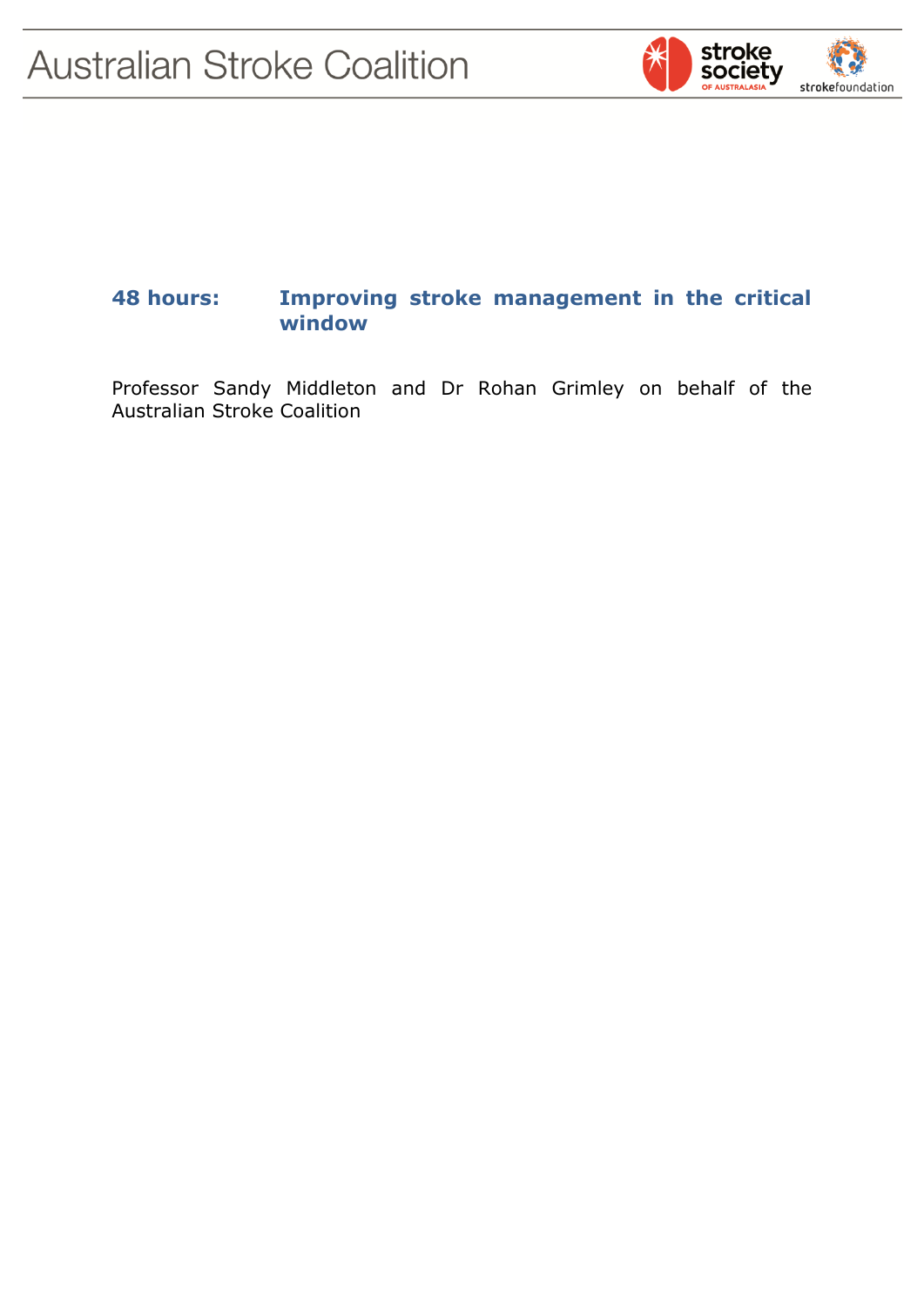

## **48 hours: Improving stroke management in the critical window**

### **Purpose**

Rapid assessment and management of stroke is fundamental to reducing mortality and disability. This paper is intended to support health services and clinicians to identify **models of care and processes** for expedient delivery of care recommended in the NSF, NHMRC approved Clinical Guidelines for Stroke. It focuses on the first 24-48 hours of stroke care from the moment health services are notified (dialing 000) through to hospital based care and multidisciplinary assessment.

Not all the models of care described in this paper have been evaluated using randomised controlled trials; however, they are examples of good clinical care, or system organisation for which some level of evidence of effectiveness has demonstrated improved patient outcomes or a reduction in barriers to rapid assessment and management of stroke. They are developed within the context that integration across services and phases of care will minimise delays and enable efficient streaming of stroke patients to evidence based care.

## **Introduction**

For people who have a stroke, care provided in the first 24-48 hours is critical in shaping their long-term recovery and prognosis. The success of thrombolysis has demonstrated this, but also emphasised diminishing returns as time progresses. There is robust evidence demonstrating significant reductions in death and disability with early interventions in acute stroke care, including thrombolysis, $^{1}$ early aspirin<sup>2</sup> in acute ischaemic stroke and stroke unit care.<sup>3</sup>

The Clinical Guidelines for Stroke Management  $(2010)^4$  which review the best available evidence, outline the care that should be given as early as possible after stroke onset. Despite this, uptake of these many time critical interventions remains limited. The 2013 NSF Acute Audit of Australian stroke patients revealed that among ischaemic stroke patients only 64% received aspirin within 48 hours and only 7% received thrombolysis. Only 58% of all stroke patients are being treated in a stroke unit.<sup>5</sup>

The clear priority for improving stroke care outcomes is closing the evidencepractice gaps by improving timely access to early interventions of demonstrated effectiveness. Facilitating this requires health services and clinicians to identify and overcome barriers to the patient moving through the health care system smoothly and quickly. Mechanisms to enable this include increasing awareness of the urgency of stroke through public education; pre-hospital (community, ambulance, emergency services and primary care) assessment, triage and transport protocols to facilitate rapid transfer to stroke ready hospitals, systems to ensure rapid assessment and triage in the Emergency Department or immediate stroke assessment, followed by rapid admission to a stroke unit including rapid instigation of multidisciplinary assessment and management.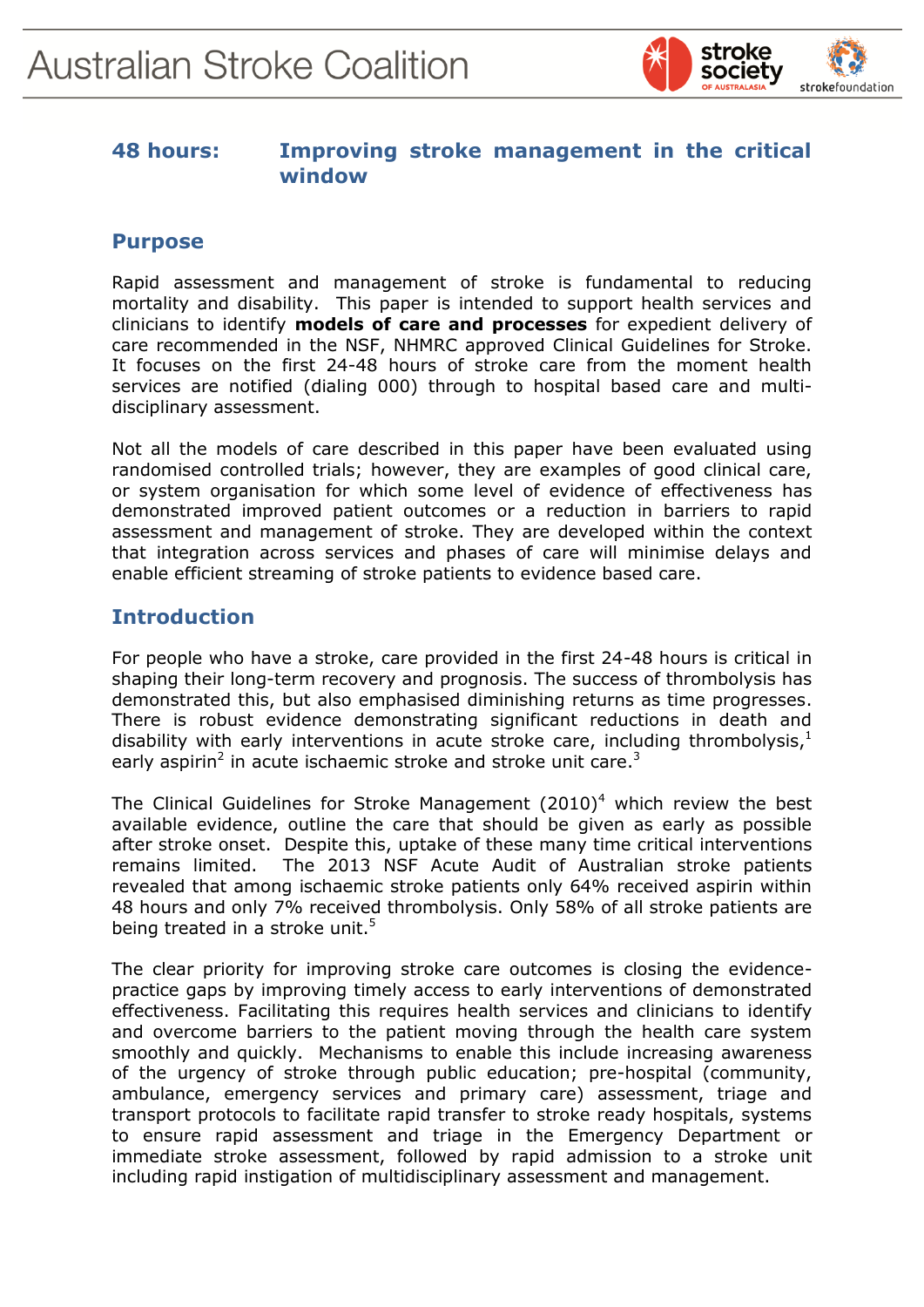

## **Patient journey – success factors**

The paper describes key factors contributing to success at each stage of the patient journey from the first call to 000. It is based on the following conventions:

| <b>Rapid assessment</b>                                     | Stroke is an emergency and rapid assessment and<br>treatment improves outcomes.                                                                                                                                  |
|-------------------------------------------------------------|------------------------------------------------------------------------------------------------------------------------------------------------------------------------------------------------------------------|
| <b>Early identification</b>                                 | Early identification of acute stroke will improve<br>access to time dependent interventions.                                                                                                                     |
| <b>Pre-hospital services</b><br>facilitate access           | Organised pre-hospital services improve outcomes<br>by increasing access and decreasing delays to<br>time dependent acute stroke treatments.                                                                     |
| <b>Emergency</b><br>department systems                      | Systems that prioritise assessment<br>and<br>management of acute stroke in the emergency<br>department will minimise treatment delays and<br>maximise proportion of eligible patients receiving<br>thrombolysis. |
| <b>Stroke unit access</b>                                   | Rapid flow of acute stroke patients from<br>emergency department to stroke unit improves<br>outcomes for stroke patients.                                                                                        |
| <b>Multi-disciplinary</b><br>assessment<br>and<br>treatment | Co-ordinated and rapid onset of<br>specific<br>treatments by a multi-disciplinary team within<br>stroke units will improve outcomes.                                                                             |
| Whole of<br>system<br>quality improvement                   | Quality improvement activities will improve<br>performance within all aspects of care / system<br>performance.                                                                                                   |

## **Models of care - Pre-Hospital**

**Improving access to rapid assessment and management of stroke at each stage of the patient journey**

### *Early identification of acute stroke will improve access to time dependent interventions*

The Australian Stroke Coalition has endorsed the FAST message as the key message to improve recognition of stroke and calls to 000. This paper will not explore models by which this message may be effectively disseminated, instead it commences at the point at which health services are first contacted.

#### **Rapid transfer to hospital with stroke unit**

Key factors in models of care that contribute to timely transfers of stroke patients include: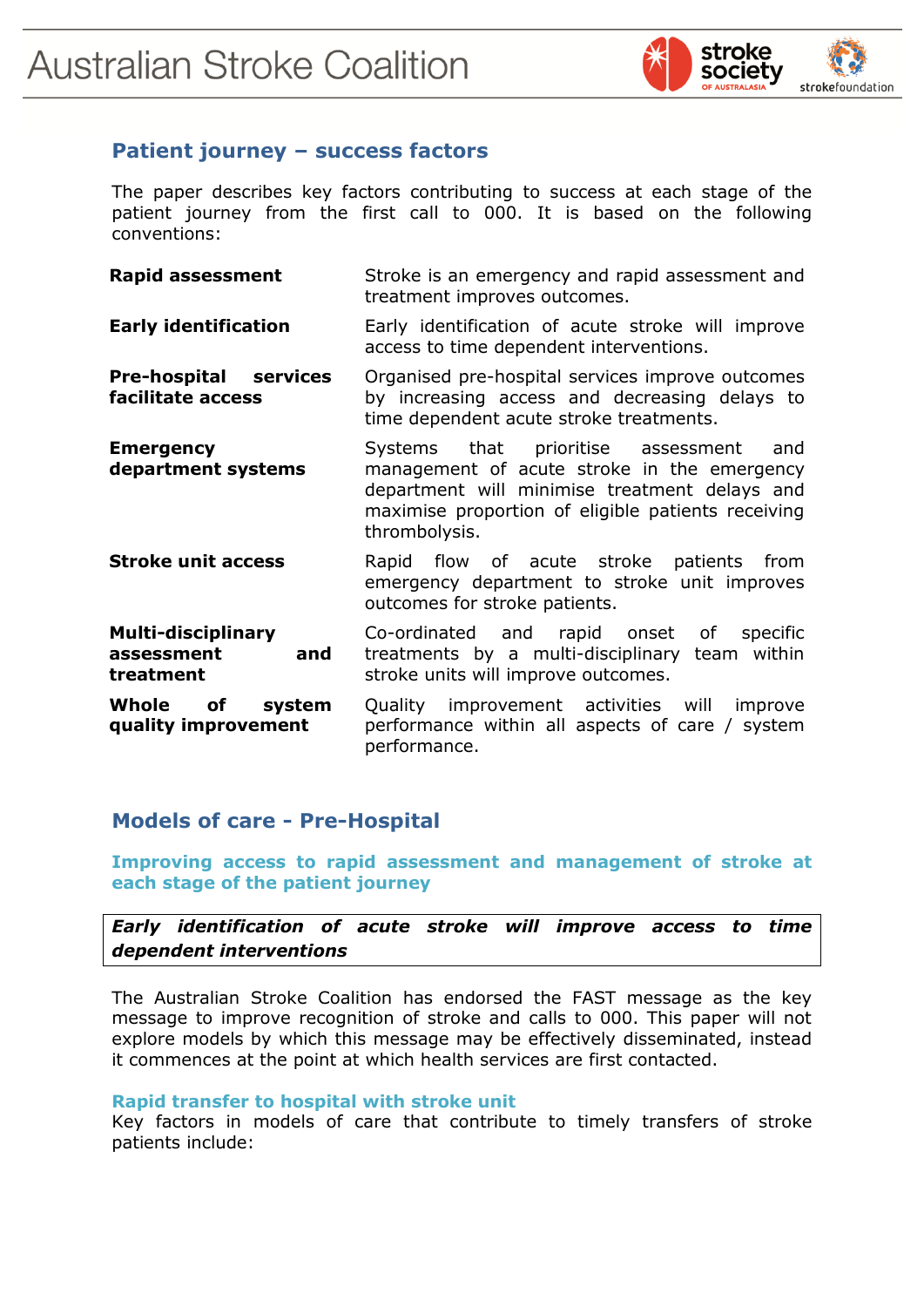

- a. Recognition of stroke and appropriate screening at point of first contact with the health care system (ambulance call centre, GP, help lines) is required to prompt appropriately urgent response by pre-hospital services.
- b. Validated screening tools in the pre-hospital setting assist in identification and appropriate triage and destination
- c. Systems to transport patients with possible stroke and where time from onset is within thrombolysis eligibility periods to hospitals that provide 24 hour hyperacute treatments increase thrombolysis rates
- d. Pre–arrival notification of acute stroke team by pre-hospital services improves access to thrombolysis and decreases time to treatment
- e. Transport of all acute stroke patients to hospitals with an acute stroke unit will maximise access to Stroke Unit Care.

### **Detail of the models to support rapid transfer to hospital**

An important part of pre-hospital care is the use of a validated stroke assessment tool and first responders who are trained to recognize and rapidly respond to stroke. Paramedics, who are able to rapidly determine the diagnosis, assist in early pre-hospital care and in other decisions such as pre-notification or routing to a stroke unit, or thrombolysis capable hospital.

A number of different pre-hospital assessment screens, including FAST,<sup>6</sup> Melbourne Ambulance Stroke Scale, $^7$  and Hunter GAS-T $^8$  have been investigated or are being used in Australia. All have demonstrated reasonable sensitivity and acceptable specificity. A Belgian study compared four different scales and reported higher sensitivities (95%) but lower specificity (33%) for Face Arm Speech Test (FAST) and Cincinnati Pre Hospital Stroke Scale compared to MASS (Melbourne Ambulance Stroke Scale) (sensitivity 74% specificity 67%) and Los Angeles Pre Hospital Stroke Screen (sensitivity 74% specificity 83%).<sup>9</sup> In addition, use of the FAST tool via an Emergency Medicine Communications Centre and also an Emergency Medical Services (EMS) team in Sweden, demonstrated that approximately half of patients identified as potential stroke were subsequently diagnosed as stroke or TIA.<sup>10</sup> Use of the GAS-T in the Hunter region of Australia resulted in delivery of tPA to 24 / 51 patients meeting Prehospital Acute Stroke Triage (PAST) criteria for urgent transport to a thrombolysis centre for consideration of treatment.<sup>8</sup>

Training programs for paramedics improves accuracy of diagnosis and speed of transfer to hospital. Such educational programs often include training on the use of screening tests such as the FAST, MASS which have shown that paramedic training significantly improved sensitivity of paramedic identification of stroke (from 78% to 94%) compared to untrained paramedics without use of the tool (78% to 80%).<sup>7</sup>

Training and education models that integrate across services and sectors by training paramedics and emergency department staff in use of a validated stroke screening tool, along with community awareness campaigns (such as the FAST campaign) are effective in reducing times to assessment for stroke. $^{11, 12}$  Training should cover clinical assessment of patients with suspected stroke using a validated stroke screening tool, the need for rapid transport to hospital, followed by rapid triage of patients in the ED to facilitate rapid access to imaging and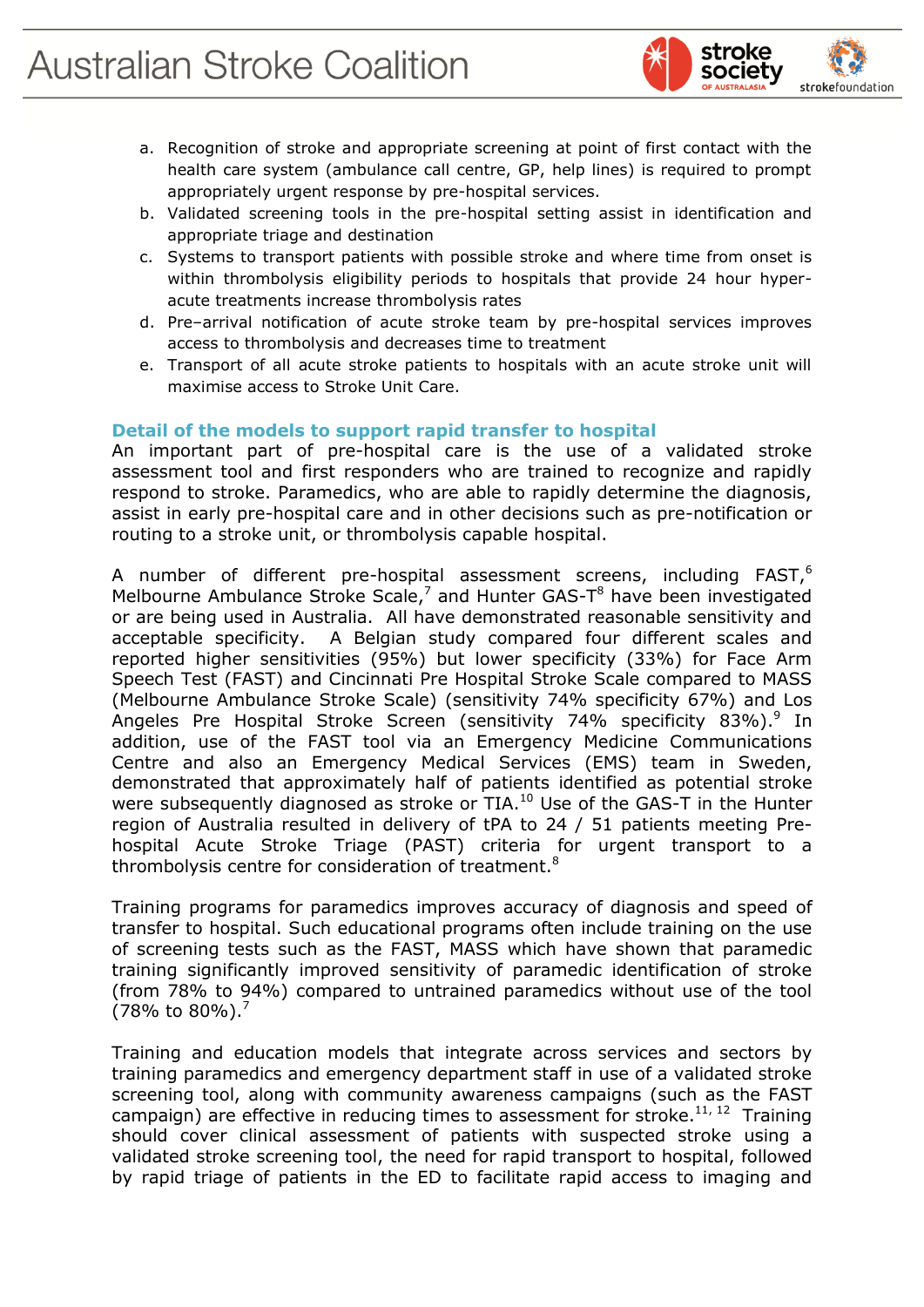

acute therapies. $^{13}$  This approach has been found to significantly reduce times to presentation to hospital. In some instances it has been coupled with helicopter transfers.<sup>14, 15</sup>

Once the diagnosis of probable stroke is confirmed, time from onset determines both the urgency of transfer and destination. For those presenting within possible thrombolysis timeframes, urgent transfer to the nearest centre providing thrombolysis is essential. An increase in ambulance dispatch priority category (from 'within 30 minutes' to 'immediate') for patients with suspected acute stroke (identified using the FAST tool) was associated with improvement in thrombolysis rates from 10 to 24% without adverse effect on other priority 1 emergency cases.<sup>10</sup>

Pre-hospital notification of the stroke team by the EMS has been shown to further improve times and numbers receiving treatment.<sup>16</sup> Early notification allows rapid assessment, minimizes delays to neurological imaging and can allow additional information and onset history to be obtained from relatives / informants prior to patient arrival. This can be facilitated by having agreed criteria for pre-notification such as time of stroke onset, presence of a persistent, observable deficit and no pre-existing severe disability.<sup>17</sup> Prenotification of impending arrival to the emergency department was associated with higher-priority triage in the emergency department, and subsequent shorter times for door to medical review (15 min vs. 31 min,  $p < 0.001$ ) and door to computed tomography (CT) scan.<sup>18</sup>

Coordinated regional systems of acute stroke care can improve thrombolysis rates and outcomes using strategies such as EMS redirection to stroke centres, ${}^{8}$ particularly those admitting large numbers of stroke patients<sup>19</sup> and telemedicine services (especially for regions with greater geographical distribution).<sup>20</sup> Such a system has been adopted in NSW where thrombolysis eligible stroke patients are transferred to the nearest Acute Stroke Thrombolysis Centre.<sup>21</sup> Given that hospitals that administer tPA to large volumes of patients are more likely to have efficient thrombolysis processes and better outcomes<sup>19</sup> associated with this treatment than smaller centres the notion of redirection to thrombolysis centres of preferable.

## **Models of care - Hospital**

#### **Rapid assessment and management of acute stroke in emergency department**

Key factors in models of care that contribute to timely assessment and management of stroke patients in the ED include:<sup>4, 22</sup>

- a. Applying Australasian Triage Scale (ATS)<sup>23</sup> Category  $2,^{24-26}$  (to be seen within 10 minutes) to acute stroke patients
- b. Rapid accurate assessment using a validated stroke screen tool,  $4/27$
- c. Agreed policy with radiology to facilitate urgent access to imaging (including prearrival notification) to treatment delays
- d. Systems to urgently notify thrombolysis services such as "code stroke" which decrease "door to needle time"
- e. Targets for door to needle time integrated with monitoring of performance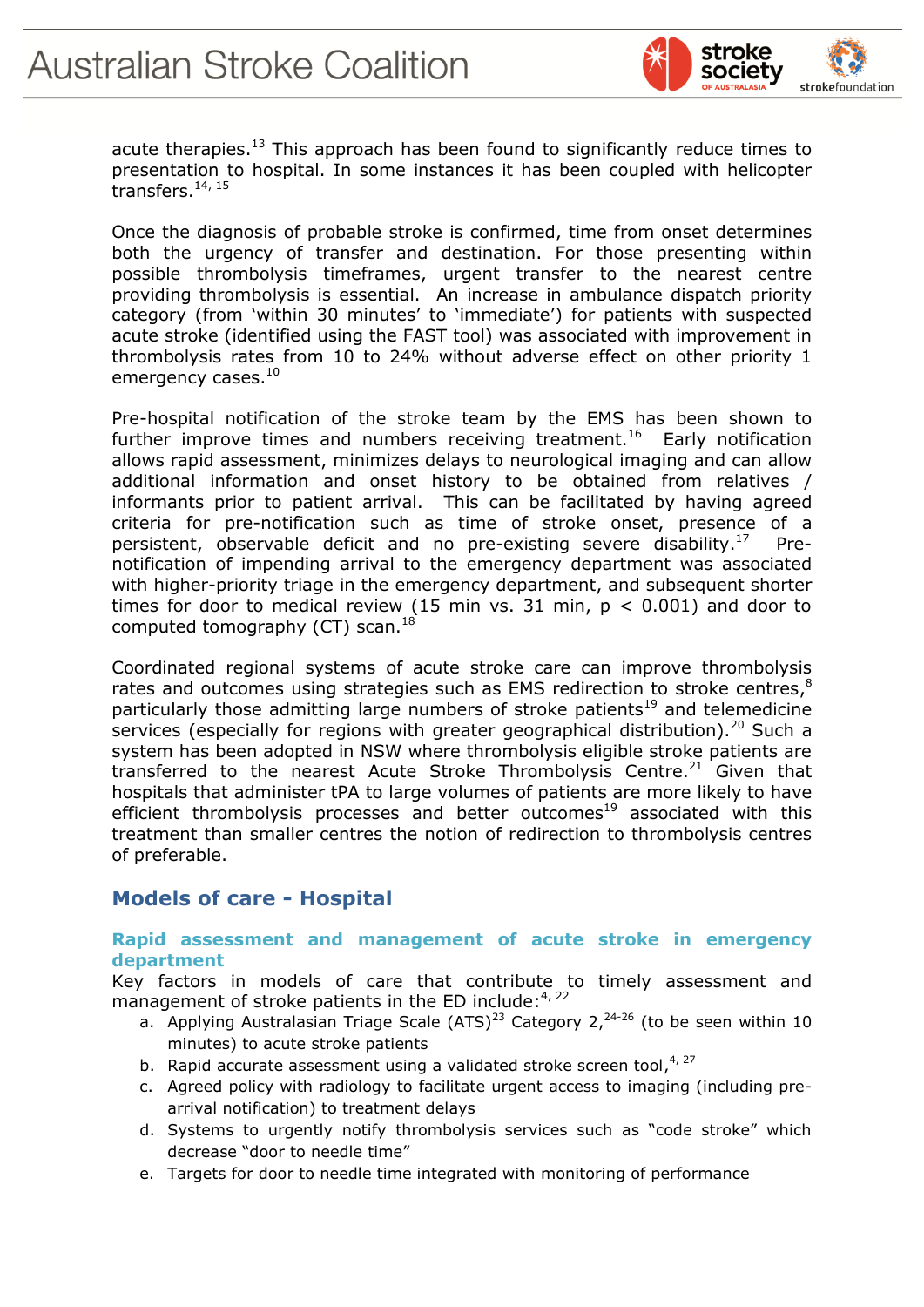

#### **Detail of the models to support assessment and management in the ED**

Management of stroke in ED is highly variable. While triage times of 10 minutes or less (ATS Category 1 or 2) have been recommended for stroke patients,  $24-26$  a Victorian study showed <20% of stroke patients were triaged to ATS Category 2, the majority (51%) were triaged to Category 3 (to be seen in  $<$  30 minutes) while 21% were triaged Category 4 (seen in  $< 1$  hour).<sup>28</sup> ED length of stay also is variable. A study of 32 NSW hospitals demonstrated a median transfer time to the stroke unit of 8 hours<sup>29</sup> with data from Victoria demonstrating an average ED length of stay of 11 hours for stroke patients with 20% of patients remain in ED in excess of 20 hours before transfer to a stroke unit.<sup>28</sup> Furthermore, frequency of physiological assessment deteriorates the longer the patient is in the ED. $^{30}$ Thus, while prompt triage and transfer to stroke units is recommended, delays occur.

Pre-notification of incoming stroke patients not only enable rapid dispatch of stroke patients needing tPA to a thrombolysis centre, but can also facilitate rapid assessments and processes of care in the  $ED.^{31}$  This demonstrates the importance of considering strategies that target the entire pathway of care from first call to transfer to a stroke unit in acting to ensure time dependent treatments are available.

The use of the 'Code Stroke' protocol and its modifications<sup>32</sup> has been found to reduce times in ED and facilitate rapid referrals to the stroke team.<sup>33</sup> The Code Stroke protocol uses a centralized pager system to alert members of the acute stroke team when a person with suspected stroke presents to  $ED.^{33}$  Modifications to the Code Stroke Protocol include agreed policy with radiology to facilitate urgent access to imaging (including pre-notification of the ED and stroke team) to decrease treatment delays. This ensures the entire acute stroke team is ready to meet the stroke patient in ED and rapidly imaging takes place.<sup>8, 17, 34</sup>

Other principles of good management in ED that may be supported by the use of protocols include avoidance of oral intake (including medications) before screening or assessment for dysphagia, identification and early commencement of treatment of fever and hyperglycaemia, and early treatment of hypertension post thrombolysis, and in acute haemorrhagic stroke.<sup>35</sup>

### **Case study – Royal Melbourne Hospital<sup>32</sup>**

In 2012, the Royal Melbourne Hospital implemented an adapted Helsinki Stroke Thrombolysis model, which built on RHM's existing 'code-stoke' protocol. The new approach demonstrated a significant reduction in door-to-needle time; from a pre-trial median rate of 61 minutes to 46 minutes. This reduction was achieved using many of the mechanisms described in this paper and in the absence of a number of systemic enablers available in Finland including a dedicated neurologic emergency department and electronic patient records.

Features of the adapted Helsinki protocol at Royal Melbourne Hospital include:

- Ambulance pre-notification including, where possible, patient data collection to support faster registration and clinical background checking
- Medical history established through contact with GP before patient arrives at hospital
- Patient registration achieved before patient arrives at hospital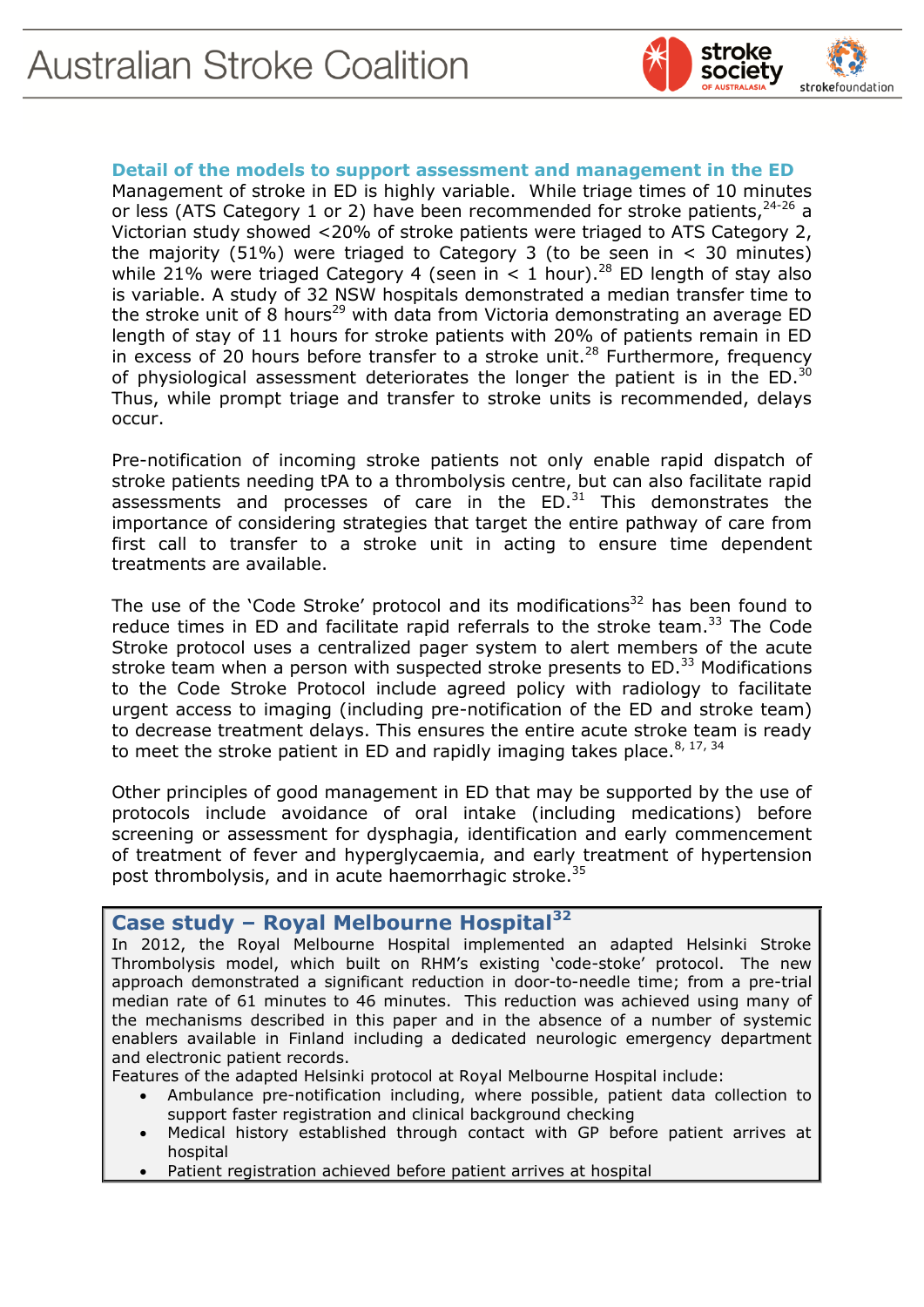

- Lab tests pre-ordered POC / INR
- IV access available on arrival or inserted on CT table
- Patient transferred to CT on ambulance stretcher
- Imaging interpreted by the stroke team
- tPA and infusion kit brought to CT room beforehand. Bolus and infusion initiated on CT table.

The efficiency of the adapted Royal Melbourne Hospital model was achieved through cooperation across the neurology, emergency and Ambulance Victoria. An informal working group of representatives from these groups reached consensus on adaptations to the new model.

#### **Rapid admission to the stroke unit**

Key factors in models of care that facilitate rapid admission to the stroke unit include:

- a. Protocols to ensure people are admitted directly to the stroke unit<sup>36</sup>
- b. Pre-notification of incoming stroke to the stroke team<sup>37</sup>

#### **Detail of the models to support rapid admission to the stroke unit**

An important factor in ensuring stroke patients are rapidly admitted to a stroke unit is the pre-hospital routing processes described above. Most (89%) of the 27,269 stroke patients in Australia admitted to hospitals participating in the 2013 National Stroke Audit were admitted to one of 83 hospitals admitting over stroke 100 patients per year, hospitals in which stroke units are recommended and generally available.<sup>5</sup> However, the remaining  $11\%$  of patients are admitted to smaller, often non-stroke unit hospitals. Protocols to ensure patients are either bypass these hospitals, or that these hospitals have protocols for assessment, stabilisation and transfer to a larger centre, will ensure more people are admitted rapidly to the stroke unit. The latter will be especially important in isolation and rural areas where telehealth services may bridge geographical gaps. Having processes that ensure patients are immediately transported to a stroke unit hospital (avoiding smaller, non-equipped centres) with direct admission improves outcomes and access to time dependent treatments.<sup>38</sup>

Even once a patient is transported to a hospital with a stroke unit, timeliness and access are critical factors. There is general evidence that excess waiting times in emergency departments is associated with poorer outcomes and higher mortality in the hospital and some evidence to support improved outcomes for stroke if the patients is admitted rapidly to the stroke unit.<sup>36, 39</sup> The effect of admission to a holding ward prior to SU care is unknown but current best practice is considered to be direct admission to a SU.

A survey completed in 2010 by the Australian Stroke Coalition (ASC) of 56 hospitals (50 with a stroke unit) throughout Australia<sup>40</sup> identified bed availability and bed management as the **greatest barriers** to patients accessing the stroke unit. Poor stroke unit staffing and ED culture was identified as a barrier by a third of respondents.

Bed availability and bed management barriers are identifiable through the National Stroke Audit which demonstrated that whilst 78 of the 83 large hospitals had a stroke unit, only 65% of stroke patients in stroke unit hospitals, received stroke unit care.<sup>5</sup> About one third of the stroke unit beds were not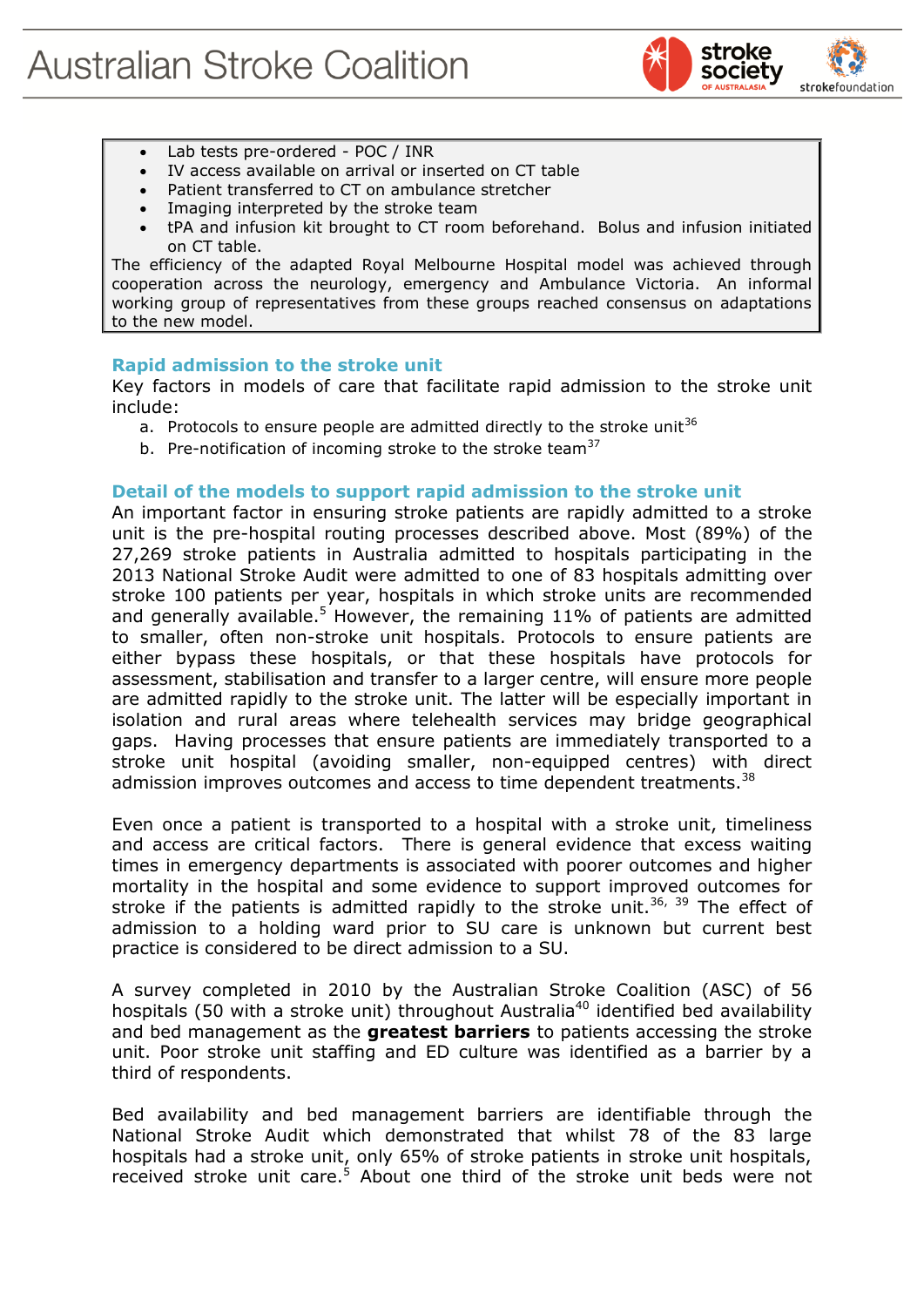

managing stroke patients suggesting there were problems with bed access and management.<sup>5</sup>

The ASC survey also identified the **greatest facilitators** for patients accessing a stroke unit were proactive staff, education, written stroke unit admission policies and having a registrar with responsibility for stroke.<sup>40</sup> Stroke unit access may be enhanced by implementing systems to ensure these facilitators to stroke unit access are in place.

#### **Rapid assessment and management of common impairments after stroke by early referral to the multidisciplinary team**

Key factors in models of care that facilitate rapid assessment and management of common impairments after stroke include:

- a. Protocols to ensure people are admitted directly to the stroke unit
- b. Pre-notification of incoming stroke to the stroke team
- c. Blanket referral to the multidisciplinary team, i.e. speech pathology, physiotherapy
- d. Protocols and training to support early screening for common impairments prior to full assessment and management if required.

#### **Detail of the models to support rapid assessment and management of common impairments after stroke**

A recently completed study – the Quality in Acute Stroke Care (QASC) trial<sup>35</sup> demonstrated that the implementation of evidence-based clinical treatment protocols addressing management of fever, sugar and swallow in conjunction with multidisciplinary team building and a standardized interactive staff education program can improve 90-day patient outcomes following stroke and also impact positively on clinician behavior.

The use of formal dysphagia screens has also been associated with a better screening of dysphagia before food and drink, a significantly decreased risk of pneumonia. 41

## **Quality improvement**

#### **Quality improvement activities will improve performance within all aspects of care / system performance**

A number of quality improvement activities have been shown to improve the uptake of evidence based care, and to ensure processes and protocols like those described above are used most effectively.<sup>42</sup> These include :

- 1. Audit and feedback using validated clinical indicator data
- 2. Identification of barriers and enablers linked to processes of care
- 3. Education
- 4. Reminders
- 5. Use of local opinion leaders
- 6. Inter-professional collaboration

Resources to support these QI activities, and protocols to assist in delivery of evidence based care (such as those used in the QASC trial) are available at <http://www.estroke.com.au/>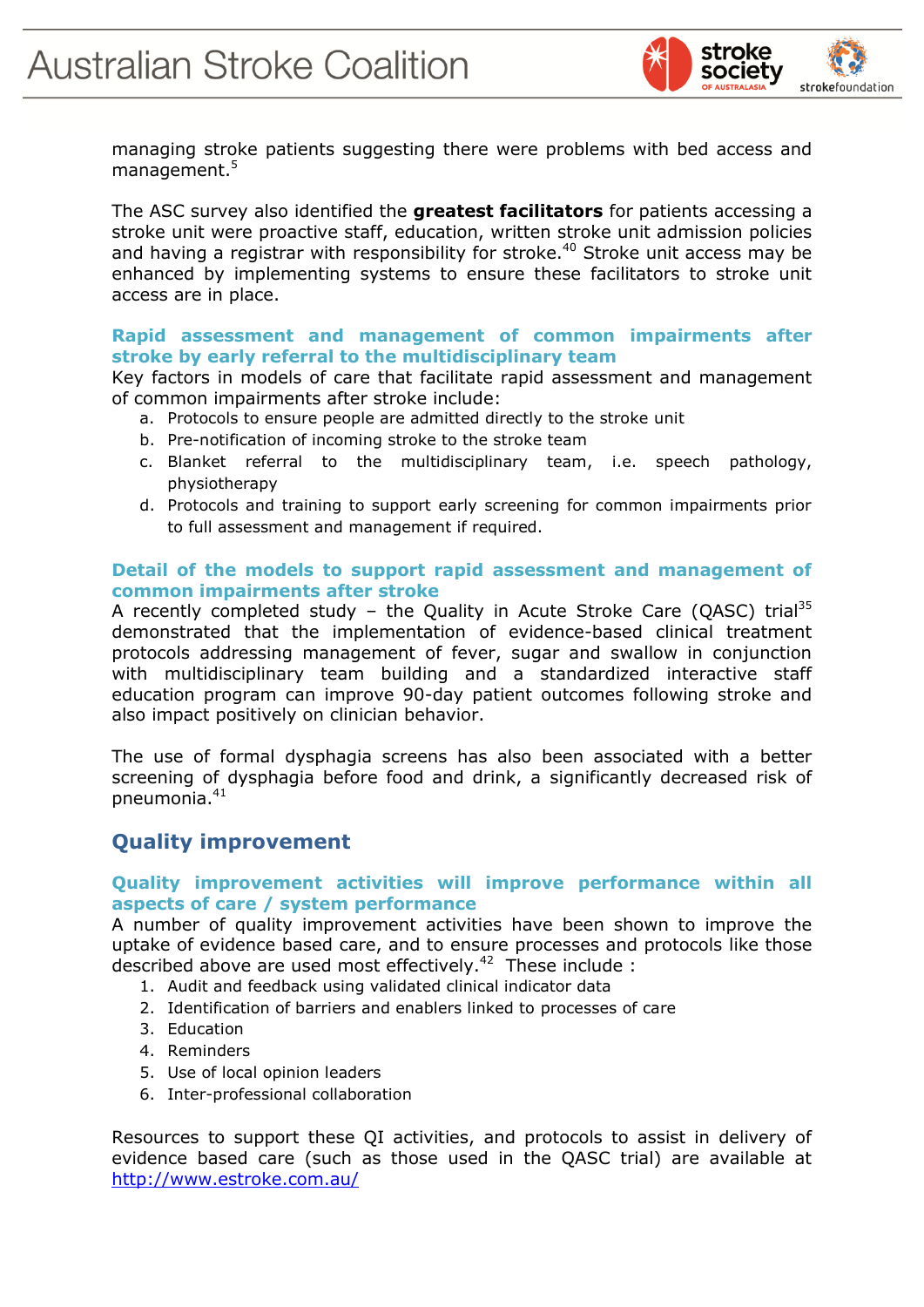

### **References**

- 1. Hacke W, Kaste M, Bluhmki E, Brozman M, Davalos A, Guidetti D, et al. Thrombolysis with alteplase 3 to 4.5 hours after acute ischemic stroke. New England Journal of Medicine. 2008;359(13):1317-29.
- 2. Sandercock PAG, Counsell C, Gubitz GJ, Tseng MC. Antiplatelet therapy for acute ischaemic stroke. Cochrane Database of Systematic Reviews. 2008;Issue 3:CD000029.
- 3. Stroke Unit Trialists' Collaboration. Organised inpatient (stroke unit) care for stroke. Cochrane Database of Systematic Reviews 2007, Issue 4 Art No: CD000197 DOI: 101002/14651858CD000197 2007.
- 4. National Stroke Foundation. Clinical guidelines for stroke management. Melbourne, Australia: NSF; 2010.
- 5. National Stroke Foundation. National Stroke Audit Acute Services Organisational Survey Report. Melbourne, Australia; 2013.
- 6. Harbison J, Hossain O, Jenkinson D, Davis J, Louw S, Ford G. Diagnostic accuracy of stroke referrals from primary care, emergency room physicians, and ambulance staff using the face arm speech test. Stroke. 2003(34):71-6.
- 7. Bray J, Coughlan K, Barger B, C. B. Paramedic diagnosis of stroke: examining long-term use of the Melbourne Ambulance Stroke Screen (MASS) in the field. Stroke. 2010;7(41):1363-6.
- 8. Quain DA, Parsons MW, Loudfoot AR, Spratt NJ, Evans MK, Russell ML, et al. Improving access to acute stroke therapies: a controlled trial of organised prehospital and emergency care. Med J Aust. 2008 Oct 20;189(8):429-33.
- 9. Bergs J, Sabbe M, Moons P. Prehospital stroke scales in a Belgian prehospital setting: a pilot study. European journal of emergency medicine. 2010;1(17):2-6.
- 10.Berglund A, Svensson L, Sjöstrand C, M. vA, von Euler M, Wahlgren N, et al. Higher Prehospital Priority Level of Stroke Improves Thrombolysis Frequency and Time to Stroke Unit: The Hyper Acute STroke Alarm (HASTA) Study. Stroke. 2012;10(43):2666-70.
- 11.Hill M, Barber P, Demchuk A, Sevick R, Newcommon N, Green T, et al. Building a "brain attack" team to administer thrombolytic therapy for acute ischemic stroke. CMAJ. 2000;11(162):1598-93.
- 12.Barsan WG, Brott TG, Broderick JP, Haley ECJ, Levy DE, Marler JR. Urgent therapy for acute stroke: effects of a stroke trial on untreated patients. Stroke. 1994;25:2132–7.
- 13. Morgenstern L, Staub L, Chan W, Wein T, Bartholomew L, King M, et al. Improving delivery of acute stroke therapy: The TLL Temple Foundation Stroke Project. Stroke. 2002;1(33):160-6.
- 14.Garnett A, Marsden D, Parsons M, Quain D, Spratt N, Loudfoot A, et al. The rural Prehospital Acute Stroke Triage (PAST) trial protocol: a controlled trial for rapid facilitated transport of rural acute stroke patients to a regional stroke centre. Stroke. 2010;6(5):506-13.
- 15.Saler M, Switzer J, Hess D. Use of Telemedicine and Helicopter Transport to Improve Stroke Care in Remote Locations. Curr Treat Options Cardiovasc Med. 2011;3(13):215-24.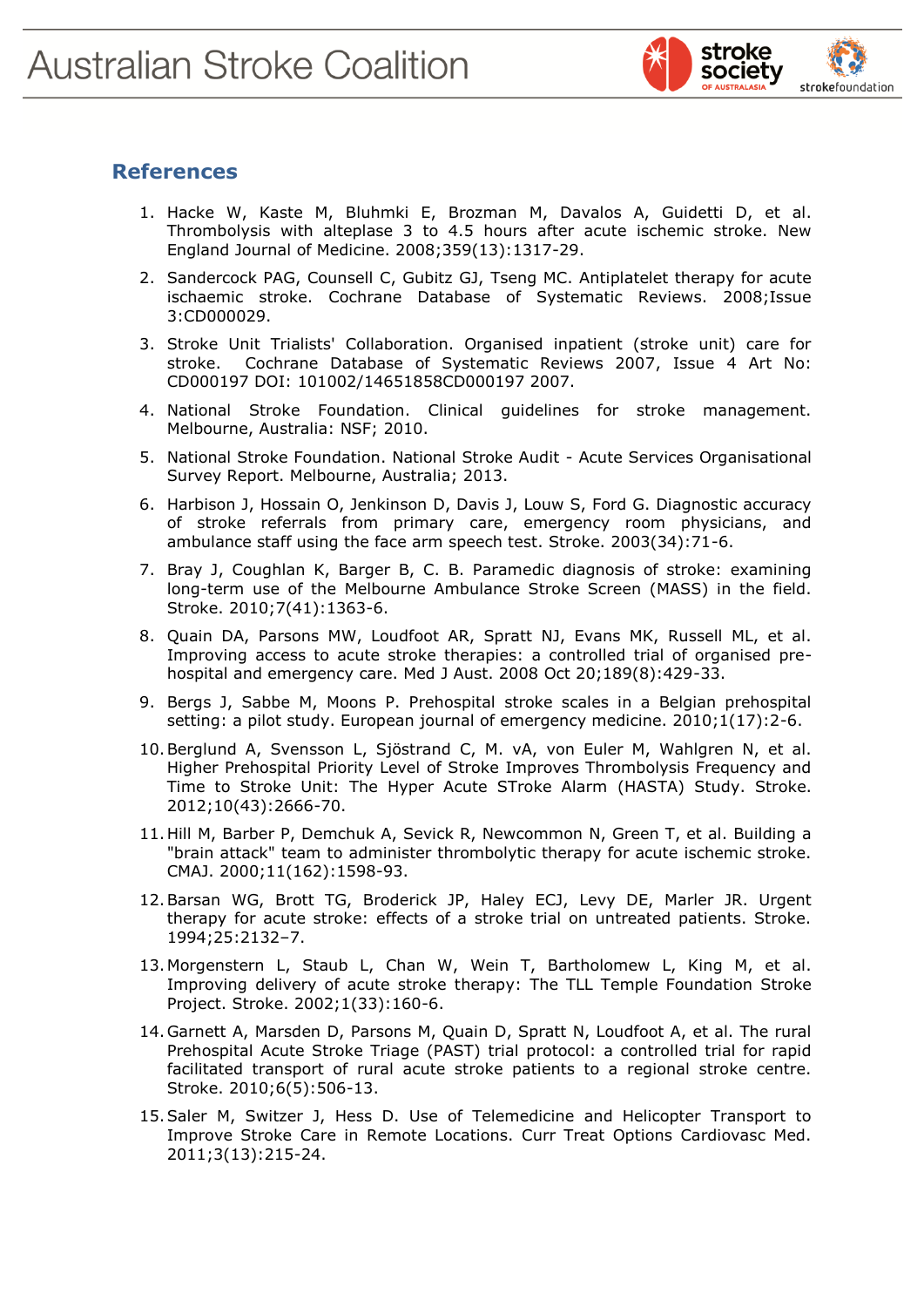

- 16.Kim S, Lee S, Bae H, Lee Y, Kim S, Kang M, et al. Pre-hospital notification reduced the door-to-needle time for iv t-PA in acute ischaemic stroke. European Journal of Neurology. 2009;12(16):1331-5.
- 17.Nazir FS, Petre I, Dewey HM. Introduction of an acute stroke team: an effective approach to hasten assessment and management of stroke in the ED. Clin Neurosci. 2009;16(1):21-5.
- 18.Bray JE, Martin J, Cooper G, Barger B, Bernard S, Bladin C. An interventional study to improve paramedic diagnosis of stroke. Prehosp Emerg Care. 2005 Jul-Sep;9(3):297-302.
- 19.Saposnik G, Baibergenova A, O'Donnell M, Hill M, Kapral M, Hachinski V, et al. Hospital volume and stroke outcome. Does it matter? Neurology. 2007(69):1142- 51.
- 20.Price CI, Clement F, Gray J, Donaldson C, Ford GA. Systematic review of stroke thrombolysis service configuration. Expert rev. 2009 Feb;9(2):211-33.
- 21.NSW Agency for Clinical Innovation. NSW Stroke Reperfusion Service. 2014 [cited 2014 11 March]; Available from: http://www.aci.health.nsw.gov.au/networks/stroke/prioirities/stroke-reperfusion
- 22.Schwamm L, Pancioli A, Acker Jr, Goldstein L, Zorowitz R, Shephard T, et al. Recommendations for the establishment of stroke systems of care: recommendations from the American Stroke Association's Task Force on the Development of Stroke Systems. Stroke. 2005;3(36):690-703.
- 23.Australasian College for Emergency Medicine. Guidelines on the implementation of the Australasian Triage Scale in the Emergency Department. Melbourne; 2013.
- 24.Adams Jr H, del Zoppo G, Alberts M, Bhatt D, Brass L, Furlan A, et al. Guidelines for the early management of adults with ischemic stroke. Stroke. 2007;5(38):1655-711.
- 25. Mosley I, Morphet J, Innes K, Braitberg G. Triage assessments and the activation of rapid care protocols for acute stroke patients. Australasian Emergency Nursing Journal. 2013;1(6):4-9.
- 26. Lawson C, Gibbons D. Acute stroke management in emergency departments. Emergency Nurse 2009;5(17):30-4.
- 27.Nor AM, Davis J, Sen B, Shipsey D, Louw SJ, Dyker AG, et al. The Recognition of Stroke in the Emergency Room (ROSIER) scale: development and validation of a stroke recognition instrument. Lancet Neurol. 2005;Nov; 4(11):727-34.
- 28.Considine J, McGillivray B. An evidence based practice approach to improving nursing care of acute stroke in an Australian Emergency Department. Journal of Clinical Nursing. 2010(19):138-44.
- 29.Cadilhac D, Kilkenny M, Longworth M, Pollack M, CR. L, Metropolitan Clinical Taskforce and Stroke Services New South Wales Coordinating Committee. Metropolitan-rural divide for stroke outcomes: do stroke units make a difference? Intern Med J. 2011;4(41):321-6.
- 30.Bray B, Campbell J, Cloud G, Hoffman A, Tyrrell P, Wolfe C, et al. Bigger, faster?: associations between hospital thrombolysis volume and speed of thrombolysis administration in acute ischemic stroke. Stroke. 2013;11(44):3129-35.
- 31.Bae H, Kim D, Yoo N, Choi J, Huh J, Cha J, et al. Prehospital notification from the emergency medical service reduces the transfer and intra-hospital processing times for acute stroke patients. J Clin Neurol. 2010;3(6):138-42.